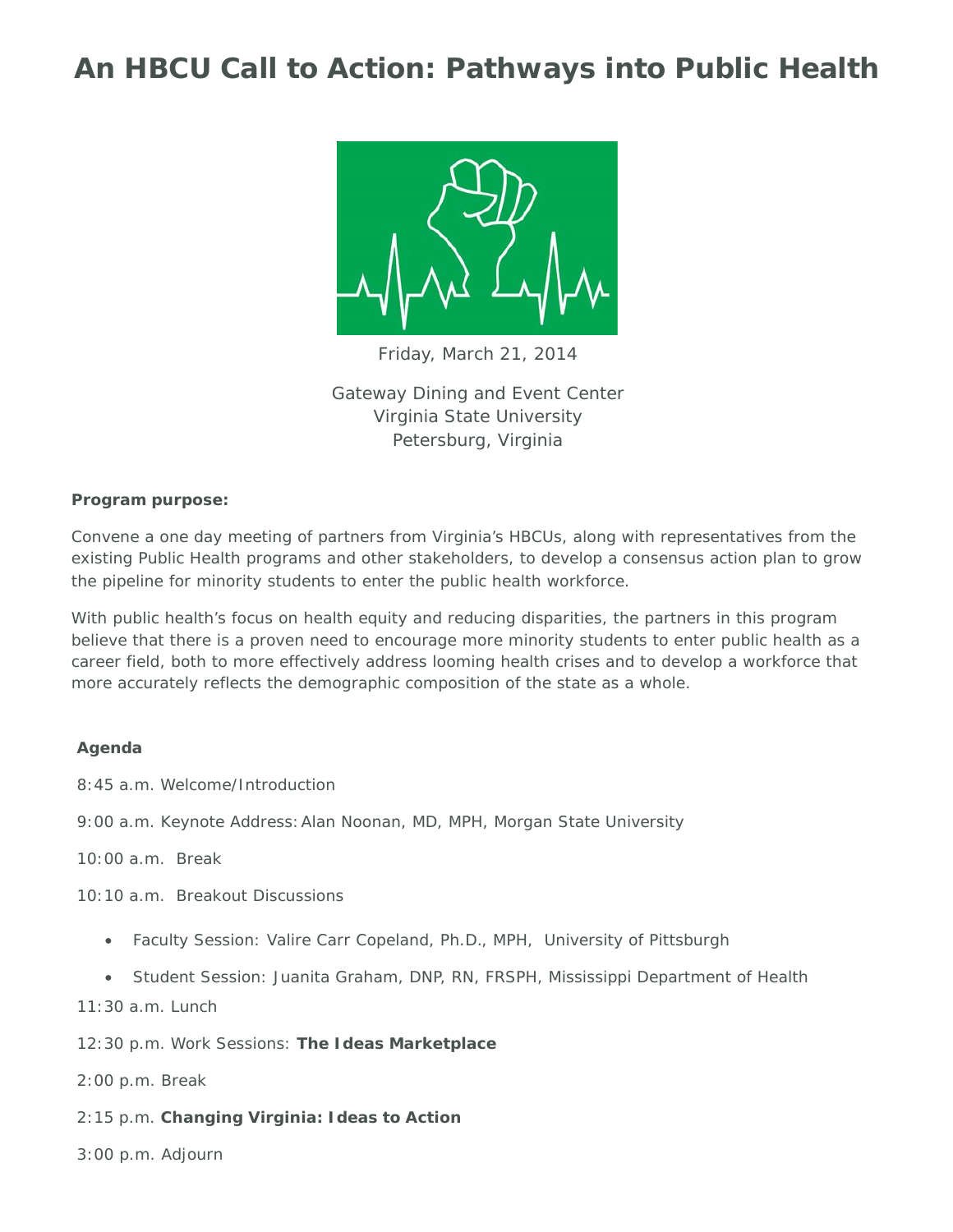### **Our Presenters**

**Allan S. Noonan, M.D., MPH**, is a retired Assistant Surgeon General of the US Public Health Service who is active in many roles in health promotion in Maryland and nationally. He was the founding Dean of the School of Community Health and Policy at Morgan State University. This school includes an accredited Public Health Program training students at the Masters and Doctoral level; an accredited undergraduate Nutritional Sciences Program; and a Nursing Program with Bachelors and Masters level students.

Prior to coming to Morgan, Dr. Noonan served as a Senior Advisor in the Office of the Surgeon General of the US Public Health Service (USPHS). He has been a proactive public health professional for more than thirty years, working as a developer and implementer of public health programs at the local, state, national and international levels.

He has worked in epidemiology, maternal and child health, public health administration, and the training of health professionals – always mindful of strategies to improve the health status of the underserved. He has served as the Secretary of Health for the state of Pennsylvania; the Regional Health Administrator responsible for public health service programs in six mid-western states; and the Director of the Department of Health in the District of Columbia. Throughout his career, Dr. Noonan has played key roles in efforts to eliminate racial and ethnic disparities in health outcomes.

**Valire Carr Copeland, Ph.D., MPH,** is the Associate Dean of Academic Affairs and Associate Professor in the School of Social Work and Department of Behavioral and Community Health Sciences, and the Associate Director of the Public Health Social Work Training Program, at the University of Pittsburgh's Graduate School of Public Health. She received her B.S.W. (1977), from Livingstone College, her M.S.W. (1978), M.P.H. (1988) and PhD (1989) from the University of Pittsburgh.

Dr. Copeland's research and publications have focused directly on minority health and mental health disparities in service delivery, program planning, and treatment engagement for women and children. More recently, she has extended her work into end-of-life care and implications for African American women, who traditionally have fulfilled a matriarchal role. Areas of interest include: community health education and health promotion, child health policy, maternal and child health service programs, and the health/mental health status of African American women and children.

The purpose of Dr. Copeland's scholarship is to bridge the gap between social work with African American children and their health, believing that social workers need a more holistic view of African American families with children; their psychosocial development cannot be isolated from their health status, which is significantly affected by parental health status. This work has been disseminated to better understand racial disparities in health and its impact on the health and psychological well-being of populations of color. As she has pursued this scholarly inquiry, Dr. Copeland has worked with, trained, and educated many undergraduate and graduate students as well as faculty and community workers in cultural competence, social justice, and multiculturalism for utilization in the classroom, clinic, and social service delivery systems.

**Juanita Graham, DNP, RN, FRSPH,** coordinates special projects for the Office of Women's Health at the Mississippi State Department of Health including grant writing, research, quality improvement, and mortality surveillance. Juanita holds Bachelor's, Master's and Doctoral Degrees in Nursing Science and Practice from the University of Mississippi. She teaches and develops online courses for several nursing and healthcare administration programs.

Dr. Graham is professionally active with many organizations at the state, regional, national, and international levels. She currently serves on the CityMatCH Board of Directors, as an officer of the Public Health Nursing section of the American Public Health Association, and is an International Board Member for Nursing Knowledge International, a subsidiary of Sigma Theta Tau International Nursing Honor Society. Dr. Graham is a Fellow of the Royal Society for Public Health, London, UK.